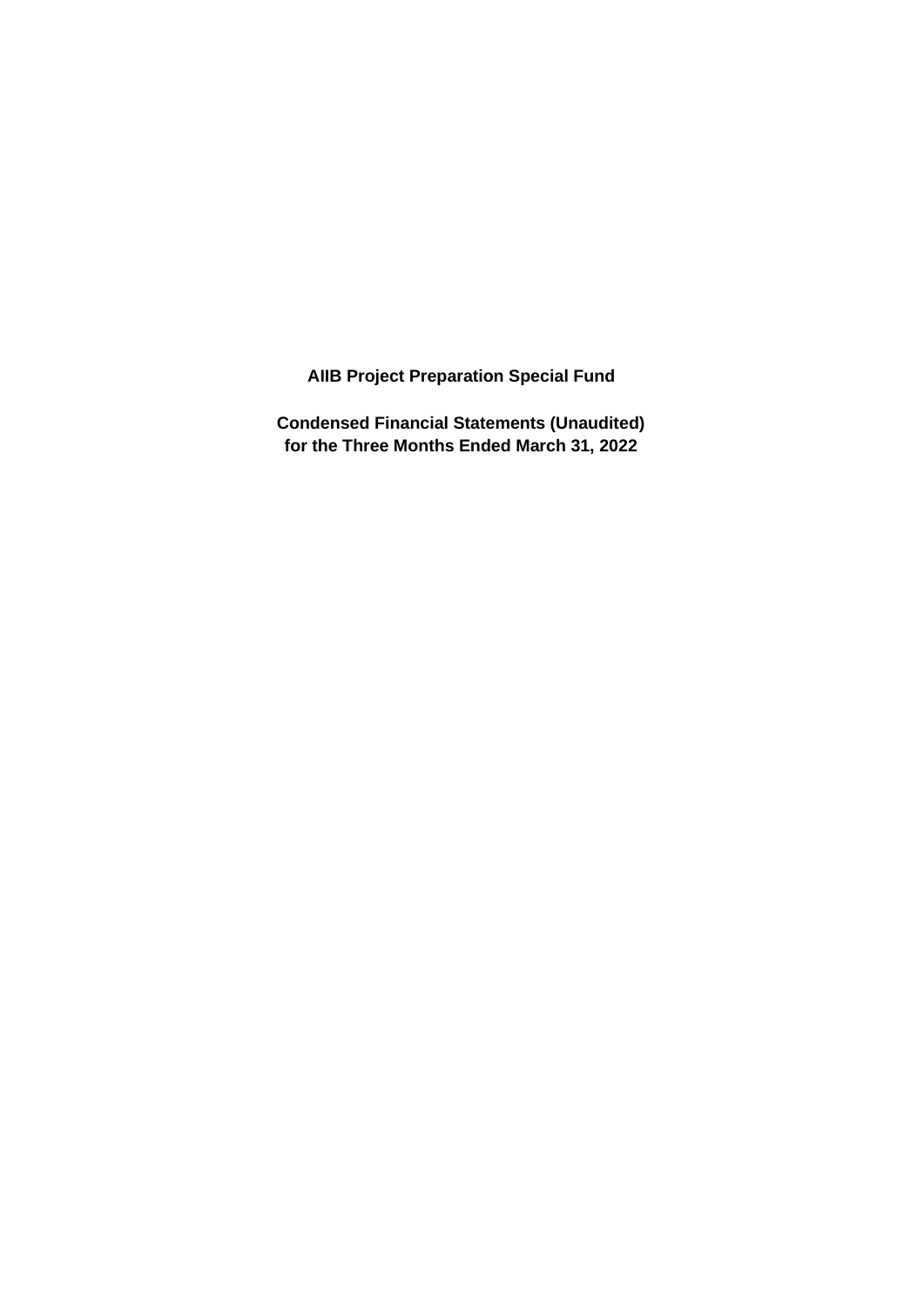# **Contents**

Financial Statements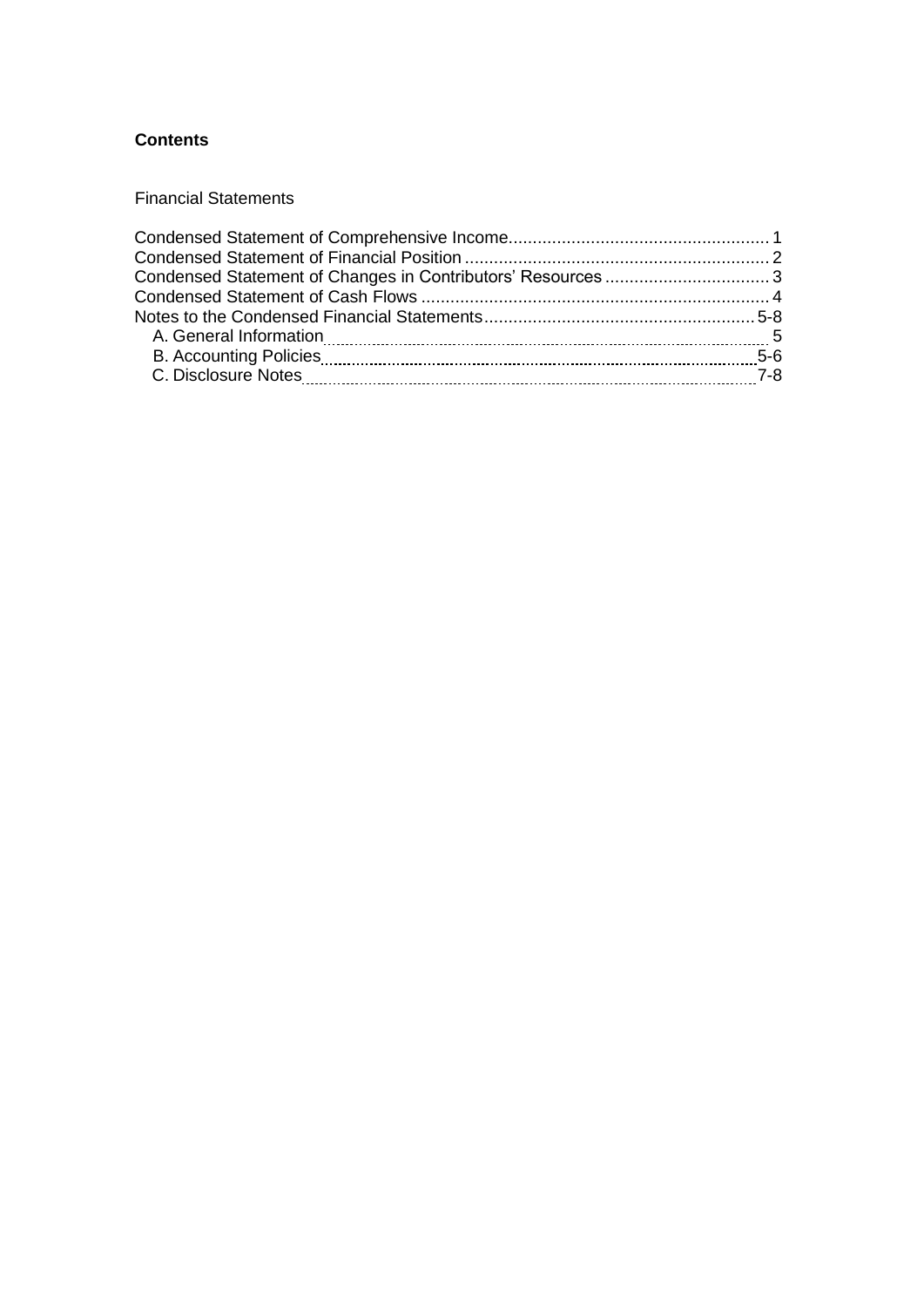#### **AIIB Project Preparation Special Fund Statement of Comprehensive Income For the three months ended March 31, 2022**

| In thousands of US Dollars                              | <b>Note</b>    | For the three<br>months ended<br>March 31, 2022<br>(unaudited) | For the three<br>months ended<br><b>March 31, 2021</b><br>(unaudited) |
|---------------------------------------------------------|----------------|----------------------------------------------------------------|-----------------------------------------------------------------------|
|                                                         |                |                                                                |                                                                       |
| Interest income                                         |                | 56                                                             | 32                                                                    |
| <b>Disbursements</b>                                    | C1             | (676)                                                          |                                                                       |
| <b>Transfer to Special Fund Window</b>                  | C <sub>2</sub> |                                                                |                                                                       |
| General and administrative expenses                     |                | (63)                                                           | (56)                                                                  |
| Net loss and total comprehensive<br>loss for the period |                | (683)                                                          | (17)                                                                  |
| Attributable to:<br>Contributors                        |                | (683)                                                          | (17)                                                                  |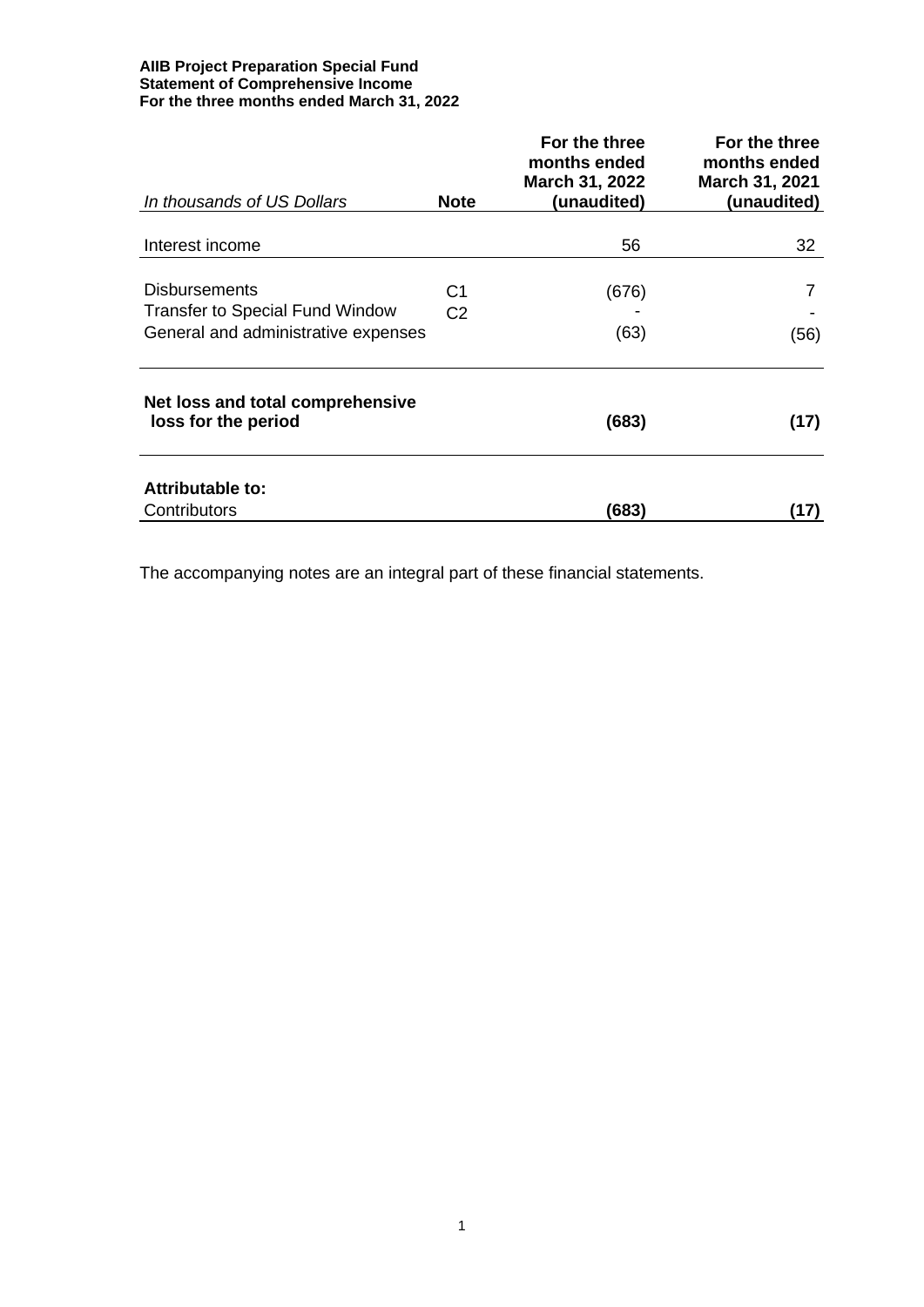#### **AIIB Project Preparation Special Fund Condensed Statement of Financial Position As at March 31, 2022**

| In thousands of US Dollars                              | <b>Note</b>    | March 31, 2022<br>(unaudited) | Dec. 31, 2021<br>(audited) |
|---------------------------------------------------------|----------------|-------------------------------|----------------------------|
|                                                         |                |                               |                            |
| <b>Assets</b>                                           |                |                               |                            |
| Cash and cash equivalents                               | C <sub>3</sub> | 38,016                        | 8,640                      |
| Term deposits                                           | C <sub>3</sub> | 57,027                        | 87,023                     |
| Other assets                                            | C <sub>5</sub> | 487                           | 550                        |
| <b>Total assets</b>                                     |                | 95,530                        | 96,213                     |
| <b>Liabilities</b>                                      |                |                               |                            |
| Other liabilities                                       |                | 31                            | 31                         |
| <b>Total liabilities</b>                                |                | 31                            | 31                         |
| <b>Contributors' resources</b>                          |                |                               |                            |
| Contributions                                           |                | 128,000                       | 128,000                    |
| <b>Accumulated losses</b>                               |                | (32, 501)                     | (31, 818)                  |
| <b>Total contributors' resources</b>                    |                | 95,499                        | 96,182                     |
| <b>Total liabilities and</b><br>contributors' resources |                | 95,530                        | 96,213                     |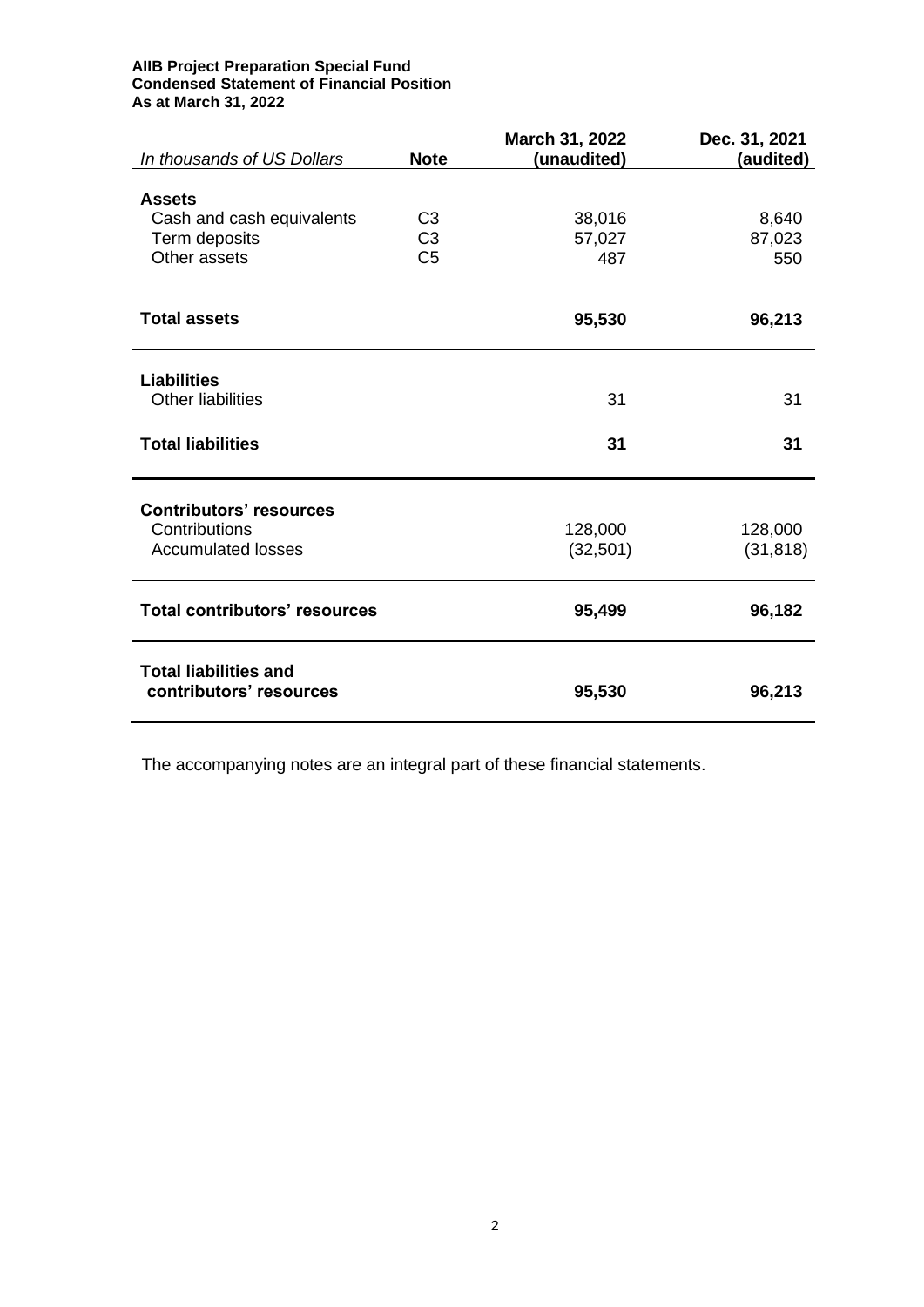#### **AIIB Project Preparation Special Fund Statement of Changes in Contributors' Resources For the three months ended March 31, 2022**

| In thousands of US Dollars | <b>Note</b> | <b>Contributions</b> | <b>Accumulated</b><br><b>losses</b> | <b>Total</b> |
|----------------------------|-------------|----------------------|-------------------------------------|--------------|
|                            |             |                      |                                     |              |
|                            |             |                      |                                     |              |
| Jan. 1, 2021               |             | 128,000              | (29, 418)                           | 98,582       |
|                            |             |                      |                                     |              |
| Net loss for the period    |             |                      | (17)                                | (17)         |
| <b>March 31, 2021</b>      |             |                      |                                     |              |
| (unaudited)                |             | 128,000              | (29, 435)                           | 98,565       |
|                            |             |                      |                                     |              |
| Jan. 1, 2022               |             | 128,000              | (31,818)                            | 96,182       |
|                            |             |                      |                                     |              |
| Net loss for the period    |             |                      | (683)                               | (683)        |
| March 31, 2022             |             |                      |                                     |              |
| (unaudited)                |             | 128,000              | (32,501)                            | 95,499       |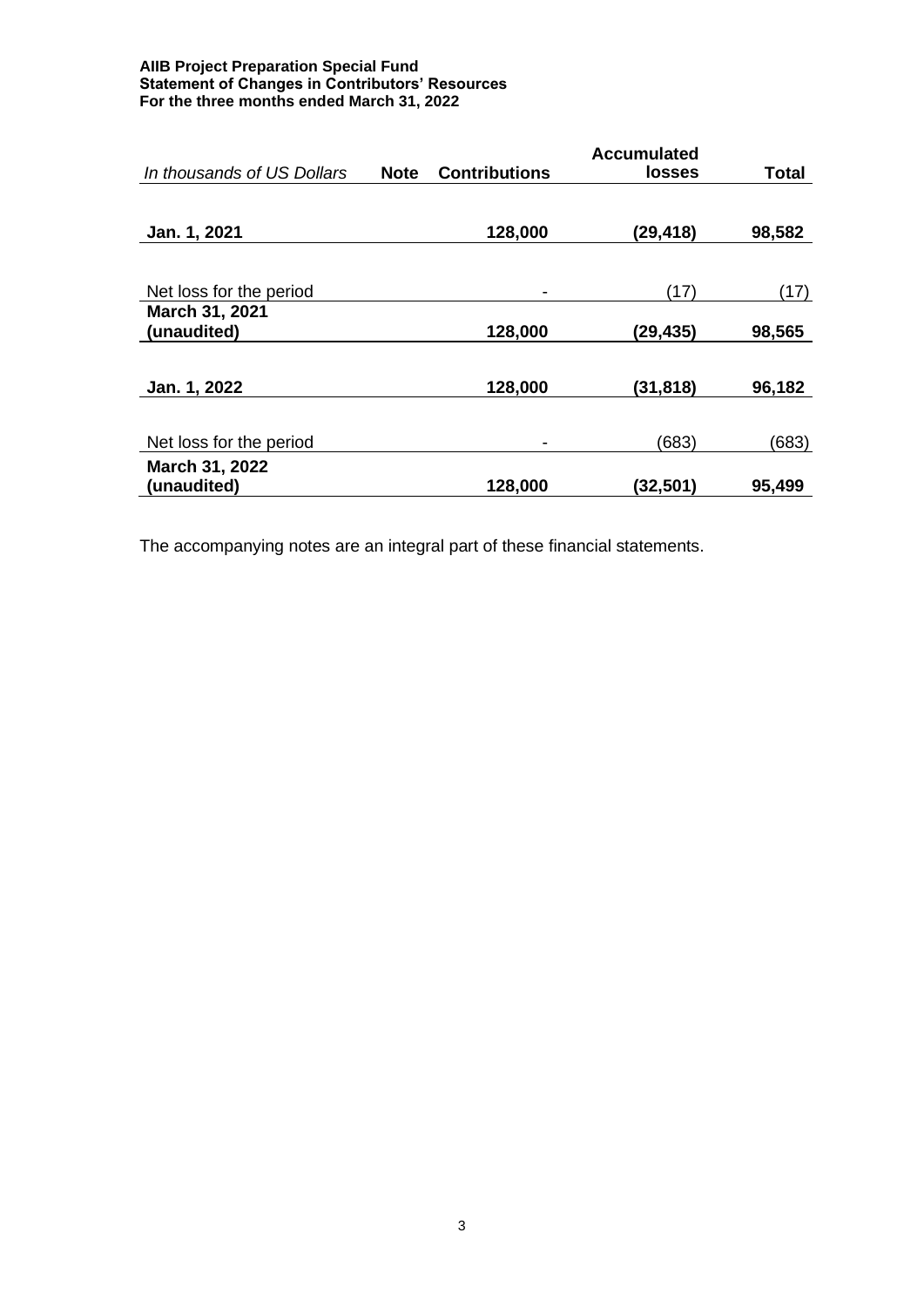#### **AIIB Project Preparation Special Fund Statement of Cash Flows For the three months ended March 31, 2022**

| In thousands of US Dollars                                                                                            | <b>Note</b><br>(unaudited) | For the three months For the three months<br>ended March 31, 2022 ended March 31, 2021<br>(unaudited) |
|-----------------------------------------------------------------------------------------------------------------------|----------------------------|-------------------------------------------------------------------------------------------------------|
| <b>Cash flows from</b><br>operating activities<br>Net loss for the period<br>Adjustments for:<br>Interest income from | (683)                      | (17)                                                                                                  |
| term deposits<br>Decrease in other<br>assets                                                                          | (83)<br>63                 | 56                                                                                                    |
| Net cash used in operating<br>activities                                                                              | (703)                      | 39                                                                                                    |
| <b>Cash flows from</b><br>investing activities<br>Decrease in term                                                    |                            |                                                                                                       |
| deposits<br>Interest received from<br>term deposits                                                                   | 30,000<br>79               |                                                                                                       |
| Net cash from investing<br>activities                                                                                 | 30,079                     |                                                                                                       |
| <b>Cash flows from</b><br>financing activities<br><b>Contributions received</b>                                       |                            |                                                                                                       |
| Net cash from financing<br>activities                                                                                 |                            |                                                                                                       |
| Net increase in cash and<br>cash equivalents<br>Cash and cash equivalents<br>at the beginning of the                  | 29,376                     | 39                                                                                                    |
| period                                                                                                                | 8,640                      | 97,713                                                                                                |
| <b>Cash and cash</b><br>equivalents at the end<br>of the period                                                       | 38,016                     | 97,752                                                                                                |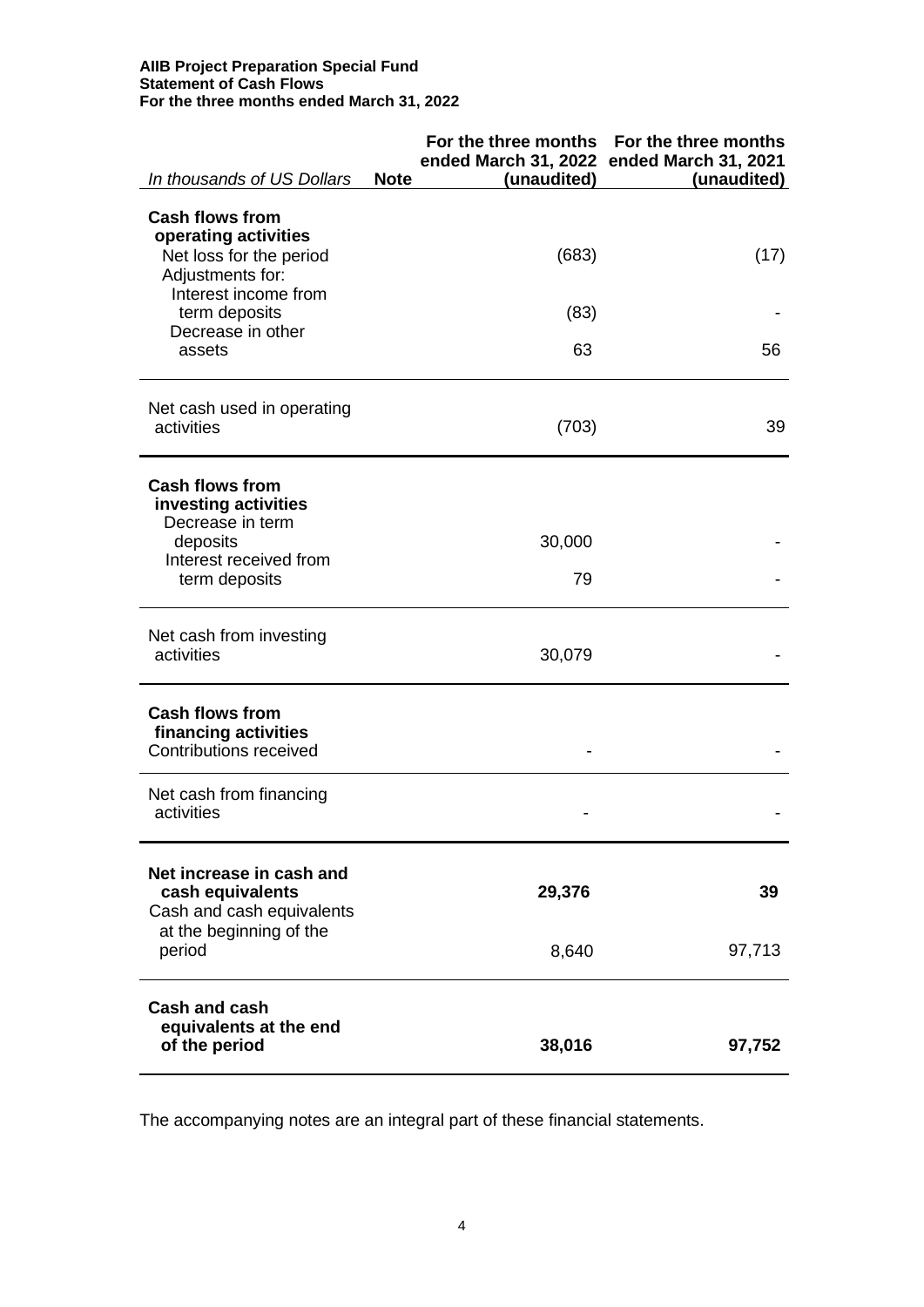## **A General Information**

On June 24, 2016, the AIIB Project Preparation Special Fund ("PPSF") was established as a special fund of the Asian Infrastructure Investment Bank (the "Bank" or "AIIB") in accordance with Article 17.1 of the Bank's Articles of Agreement (the "AOA").

PPSF is established as a multi-donor fund, which is open to contributions by all Bank members and others (the "Contributors"). The purpose of PPSF is to support and facilitate preparatory activities during the preparation and early implementation of projects to be financed by the Bank. The resources from the Contributors are accepted, held, managed, administered, used, committed, expended, or otherwise disposed of by the Bank in accordance with the AOA, the Rules and Regulations of PPSF, and the Contribution Agreements.

The following table sets out the total commitments and paid contributions as at March 31, 2022.

#### **Contributors Commitments/Contributions**

| People's Republic of China                   | 50,000  |
|----------------------------------------------|---------|
| United Kingdom of Great Britain and Northern |         |
| Ireland                                      | 50,000  |
| Republic of Korea                            | 18,000  |
| Hong Kong, China                             | 10,000  |
| <b>Total</b>                                 | 128,000 |

## **B Accounting Policies**

#### **B1 Basis of preparation**

These condensed interim financial statements for the three months ended March 31, 2022 have been prepared in accordance with International Financial Reporting Standard (IFRS): IAS 34 Interim *Financial Reporting*, and should be read in conjunction with the annual financial statements for the year ended Dec. 31, 2021.

The accounting policies adopted are consistent with those used in PPSF's annual financial statements for the year ended Dec. 31, 2021.

The preparation of financial statements in conformity with IFRS requires the use of certain critical accounting estimates. It also requires management to exercise judgment in its process of applying the accounting policies. The area involving a higher degree of judgment or complexity is the determination of the recognition period for AIIB administration fee. The financial statements have been prepared on a going concern basis.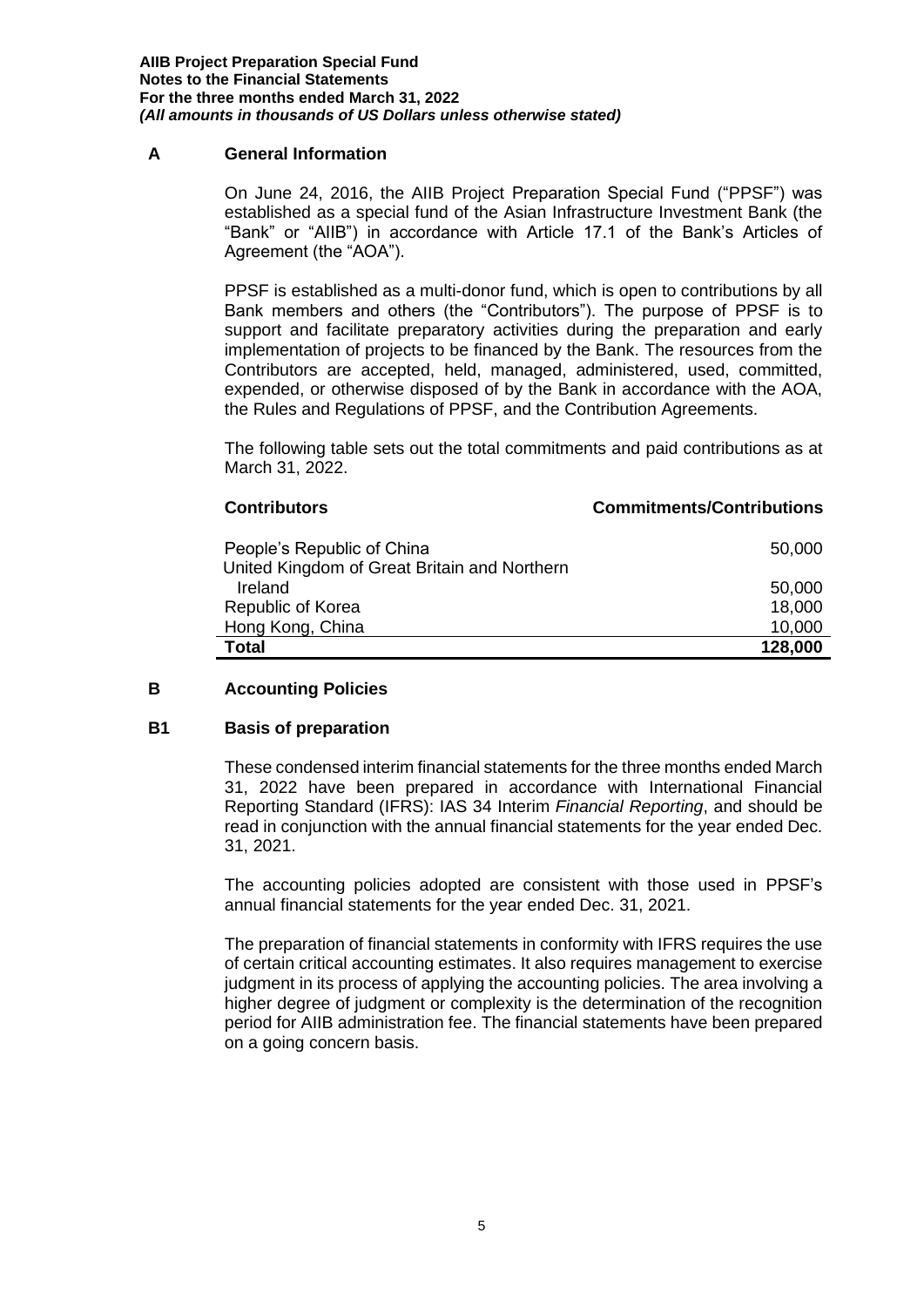**AIIB Project Preparation Special Fund Notes to the Financial Statements For the three months ended March 31, 2022** *(All amounts in thousands of US Dollars unless otherwise stated)*

## **B Accounting Policies**

#### **B2 New accounting pronouncements**

The new accounting pronouncements, amendments and interpretations issued during the three months ended March 31, 2022 do not have any significant impact on the operating results, financial position and comprehensive income of PPSF.

## **B3 Comparatives**

The comparative date of the Condensed Statement of Financial Position is as of Dec. 31, 2021, while the comparative period of the Condensed Statement of Comprehensive Income, the Condensed Statement of Cash Flows and the Condensed Statement of Changes in Contributors' Resources are from Jan. 1, 2021 to March 31, 2021.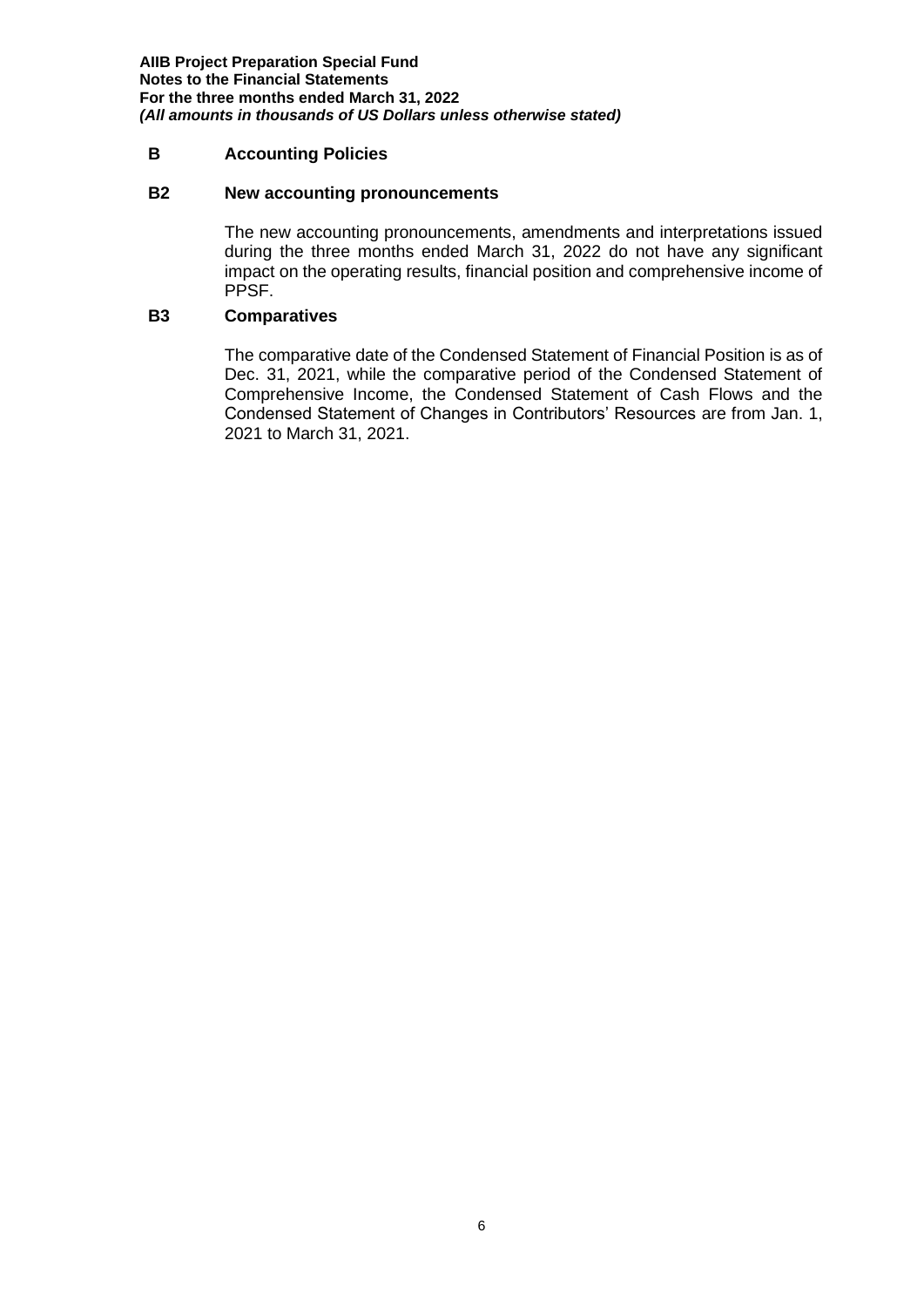**AIIB Project Preparation Special Fund Notes to the Financial Statements For the three months ended March 31, 2022** *(All amounts in thousands of US Dollars unless otherwise stated)*

### **C Disclosure Notes**

### **C1 Disbursements**

| <b>Total projects</b>                                 | <b>Commitments</b><br>approved $(1)$ | Disbursements <sup>(2)</sup> | <b>Undrawn</b><br>commitments |
|-------------------------------------------------------|--------------------------------------|------------------------------|-------------------------------|
| At Dec. 31, 2020<br>Movement in the                   | 24,106                               | 4,372                        | 19,734                        |
| year 2021                                             | 8,088                                | 2,153                        | 5,935                         |
| At Dec. 31, 2021<br>Movement in three<br>months ended | 32,194                               | 6,525                        | 25,669                        |
| March 31, 2022                                        | (202)                                | 676                          | (878)                         |
| At March 31, 2022                                     | 31,992                               | 7,201                        | 24,791                        |

(1) Approved commitments amounts are net of cancellation.

(2) Disbursements also include USD7 thousand of technical assistance for the three months ended March 31, 2022 under an approved PPSF grant executed by AIIB on request of the client. (For the year 2021: USD26.2 thousand)

## **C2 Transfer to Special Fund Window**

On May 7, 2020, the Board of Directors of the Bank has approved the establishment of a new special fund, namely the Special Fund Window to support eligible low-income members seeking financing under the Bank's COVID-19 Crisis Recovery Facility ("Facility"). The Board has approved USD30 million from PPSF to be reallocated to Special Fund Window.

On June 5, 2020, PPSF transferred USD30 million to Special Fund Window as initial amount to provide interest rate buy-down for eligible sovereign-backed financing.

On April 27, 2021, the Board of Directors of the Bank has approved the replenishment of Special Fund Window under the Facility, by carving out up to USD25 million from PPSF. The transfer of up to USD25 million will be made based on the required interest rate buy-down amount after the respective project is approved by the Board of Directors.

On March 23, 2022, AIIB Board of Directors approved the renaming of the Special Fund Window under the COVID-19 Crisis Recovery Facility as the Special Fund Window for Less Developed Members and the revision of the applicable Rules and Regulations. With this approval, SFW will serve a broadened scope with new contributions once new contributions are received. The SFW will provide interest rate buy-down to eligible sovereign-backed financing aligned with AIIB's Corporate Strategy in eligible members according to the approved Rules and Regulations.